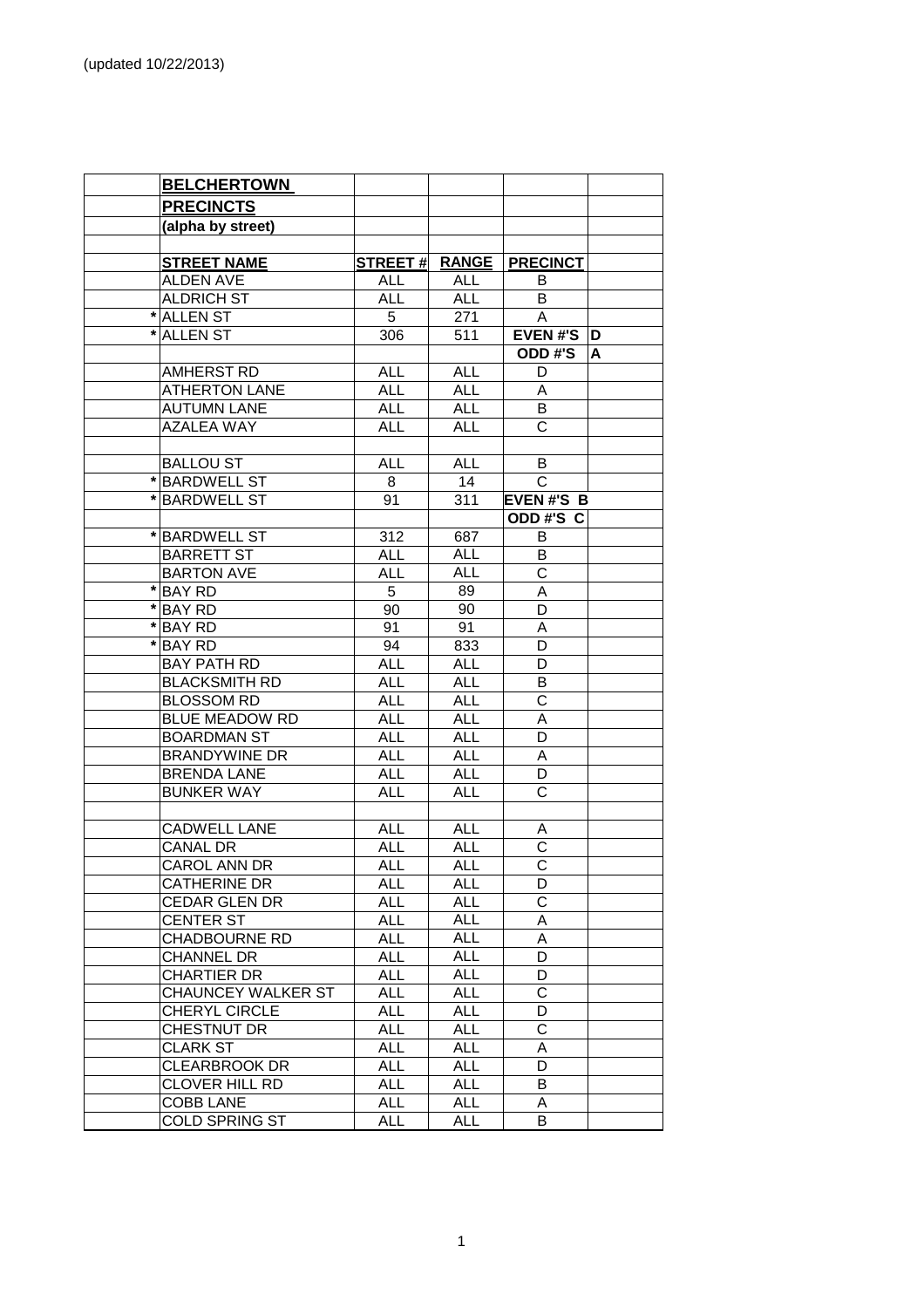|   | <b>STREET NAME</b>      | <b>STREET#</b> | <b>RANGE</b> | <b>PRECINCT</b>       |    |
|---|-------------------------|----------------|--------------|-----------------------|----|
|   | CONCORD RD              | ALL            | ALL          | D                     |    |
|   | <b>CORDNER RD</b>       | <b>ALL</b>     | <b>ALL</b>   | B                     |    |
|   | <b>COTTAGE ST</b>       | <b>ALL</b>     | <b>ALL</b>   | A                     |    |
|   | <b>COUNTRY LANE</b>     | <b>ALL</b>     | <b>ALL</b>   | D                     |    |
|   | <b>CRESTVIEW DR</b>     | <b>ALL</b>     | <b>ALL</b>   | $\overline{\text{c}}$ |    |
|   |                         |                |              |                       |    |
|   | <b>DANA HILL</b>        | <b>ALL</b>     | <b>ALL</b>   | A                     |    |
|   | * DANIEL SHAYS HWY      | 66             | 230          | A                     |    |
|   | * DANIEL SHAYS HWY      | 241            | 287          | D                     |    |
|   | * DANIEL SHAYS HWY      | 296            | 300          | A                     |    |
|   | * DANIEL SHAYS HWY      | 305            | 475          | D                     |    |
|   | * DANIEL SHAYS HWY      | 490            | 490          | A                     |    |
|   | * DANIEL SHAYS HWY      | 491            | 591          | D                     |    |
|   | * DANIEL SHAYS HWY      | 600            | 740          | <b>EVEN#'S</b>        | ΙA |
|   |                         |                |              | <b>ODD#'S</b>         | D  |
| * | <b>DANIEL SHAYS HWY</b> | 741            | 747          | D                     |    |
|   | DANIEL SQUARE           | <b>ALL</b>     | <b>ALL</b>   | D                     |    |
|   | DANIEL SQUARE EXT       | <b>ALL</b>     | <b>ALL</b>   | D                     |    |
|   | <b>DEER RUN</b>         | <b>ALL</b>     | <b>ALL</b>   | A                     |    |
|   | DEPOT ST                | <b>ALL</b>     | <b>ALL</b>   | B                     |    |
|   | DIANE DR                | <b>ALL</b>     | <b>ALL</b>   | D                     |    |
|   | DOE HOLLOW              | <b>ALL</b>     | <b>ALL</b>   | A                     |    |
|   | DOGWOOD DR              | ALL            | ALL          | Α                     |    |
|   | <b>DRESSEL AVE</b>      | <b>ALL</b>     | ALL          | C                     |    |
|   |                         |                |              |                       |    |
|   | <b>EAGLE HEIGHTS</b>    | <b>ALL</b>     | <b>ALL</b>   | Α                     |    |
|   | <b>EARLEY ST</b>        | <b>ALL</b>     | <b>ALL</b>   | A                     |    |
|   | <b>EAST ST</b>          | <b>ALL</b>     | <b>ALL</b>   | B                     |    |
|   | <b>EAST WALNUT ST</b>   | <b>ALL</b>     | <b>ALL</b>   | A                     |    |
|   | <b>EASTVIEW DR</b>      | <b>ALL</b>     | <b>ALL</b>   | A                     |    |
|   | <b>EDELCY DR</b>        | <b>ALL</b>     | <b>ALL</b>   | B                     |    |
|   | <b>EMILY LANE</b>       | $\blacksquare$ | $\sim$       |                       |    |
|   | <b>ENOCH SANFORD RD</b> | <b>ALL</b>     | <b>ALL</b>   | B                     |    |
|   | <b>ESKETT RD</b>        | <b>ALL</b>     | <b>ALL</b>   | D                     |    |
|   | <b>EUGENE DR</b>        | <b>ALL</b>     | <b>ALL</b>   | B                     |    |
|   | <b>EVERETT AVE</b>      | <b>ALL</b>     | <b>ALL</b>   | В                     |    |
|   |                         |                |              |                       |    |
|   | FEDERAL ST              | 28             | 233          | A                     |    |
|   | <b>FEDERAL ST</b>       | 256            | 1321         | D                     |    |
|   | <b>FLETCHER AVE</b>     | <b>ALL</b>     | <b>ALL</b>   | A                     |    |
|   | FOREST RD               | <b>ALL</b>     | <b>ALL</b>   | $\mathsf{C}$          |    |
|   | FOX RUN DR              | <b>ALL</b>     | <b>ALL</b>   | В                     |    |
|   | <b>FRANKLIN ST</b>      | <b>ALL</b>     | <b>ALL</b>   | B                     |    |
|   | <b>FULLER ST</b>        | <b>ALL</b>     | <b>ALL</b>   | B                     |    |
|   |                         |                |              |                       |    |
|   | * GEORGE HANNUM ST      | 91             | 95           | A                     |    |
|   | * GEORGE HANNUM ST      | 399            | 701          | D                     |    |
|   | * GEORGE HANNUM ST      | 702            | 822          | <b>EVEN#'S</b>        | D  |
|   |                         |                |              | ODD#'S                | C  |
|   | <b>GOLD ST</b>          | <b>ALL</b>     | ALL          | D                     |    |
|   | <b>GOODELL ST</b>       | <b>ALL</b>     | ALL          | D                     |    |
|   |                         |                |              |                       |    |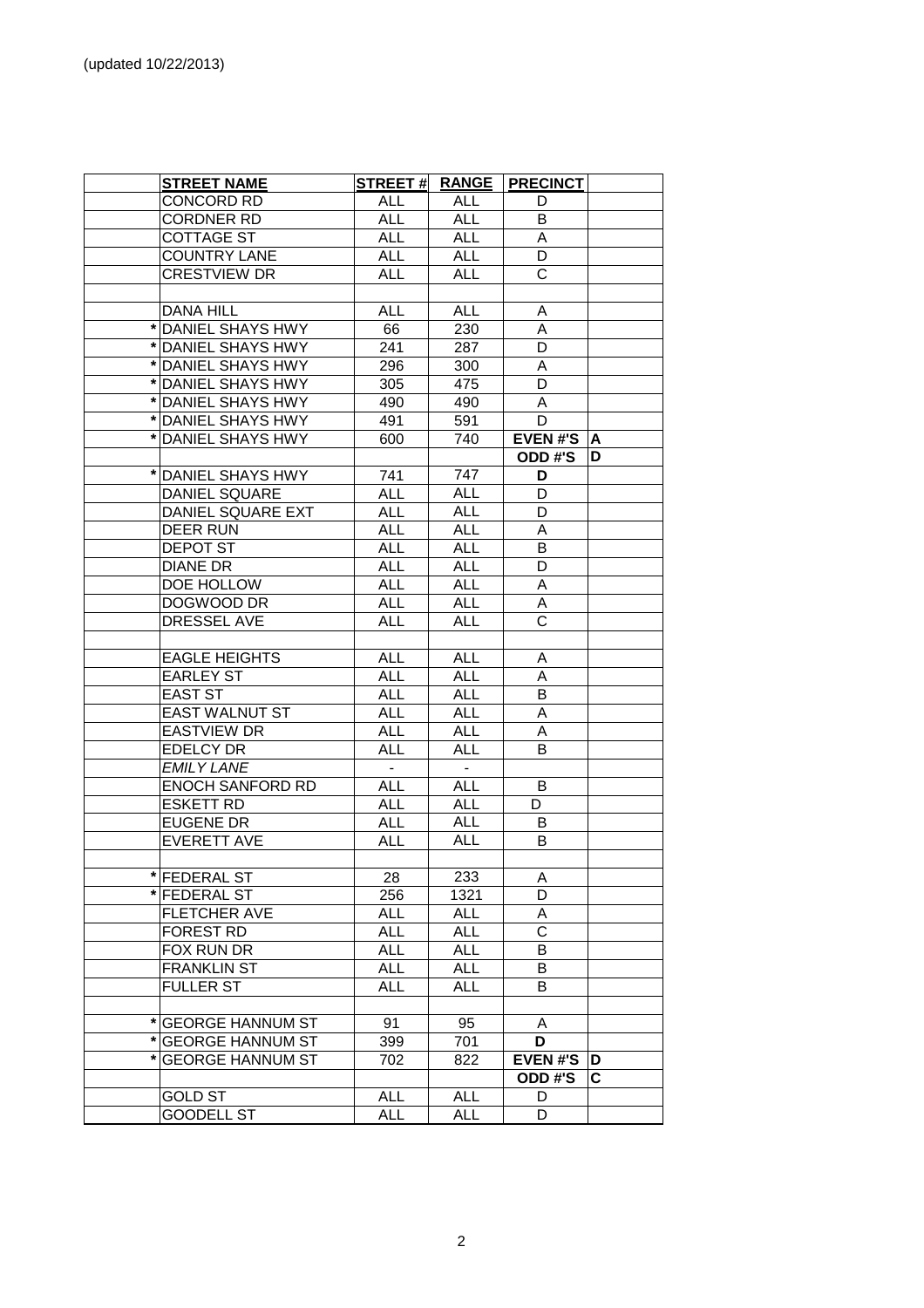| <b>STREET NAME</b>          | <b>STREET#</b> |                          | <b>RANGE   PRECINCT</b> |    |
|-----------------------------|----------------|--------------------------|-------------------------|----|
| <b>GRANBY RD</b>            | ALL            | ALL                      | С                       |    |
| <b>GREEN AVE</b>            | <b>ALL</b>     | <b>ALL</b>               | C                       |    |
| <b>GREENWICH HILL</b>       | <b>ALL</b>     | <b>ALL</b>               | A                       |    |
| <b>GRELA TERRACE</b>        | <b>ALL</b>     | <b>ALL</b>               | D                       |    |
| <b>GULF RD</b>              | <b>ALL</b>     | <b>ALL</b>               | D                       |    |
|                             |                |                          |                         |    |
| * HAMILTON ST               | 30             | 133                      | D                       |    |
| * HAMILTON ST               | 236            | 280                      | A                       |    |
| HARRIS WAY (industrial pk.) | $\blacksquare$ | $\overline{\phantom{a}}$ |                         |    |
| <b>HELEN LANE</b>           | <b>ALL</b>     | <b>ALL</b>               | $\mathsf C$             |    |
| <b>HEMLOCK HOLLOW</b>       | <b>ALL</b>     | <b>ALL</b>               | $\mathsf C$             |    |
| <b>HENRY DR</b>             | <b>ALL</b>     | <b>ALL</b>               | D                       |    |
| <b>HERITAGE DR</b>          | <b>ALL</b>     | <b>ALL</b>               | A                       |    |
| <b>HICKORY HILL</b>         | <b>ALL</b>     | <b>ALL</b>               | A                       |    |
| <b>HOWARD ST</b>            | <b>ALL</b>     | <b>ALL</b>               | A                       |    |
| <b>HOWE ST</b>              | <b>ALL</b>     | <b>ALL</b>               | A                       |    |
|                             |                |                          |                         |    |
| <b>JABISH ST</b>            | 8              | 265                      | <b>EVEN#'S</b>          | в  |
|                             |                |                          | ODD#'S                  | A  |
| <b>JACKSON ST</b>           | 6              | 295                      | A                       |    |
| <b>JASON'S WAY</b>          | <b>ALL</b>     | <b>ALL</b>               | B                       |    |
| JEFFREY LANE                | <b>ALL</b>     | <b>ALL</b>               | A                       |    |
| <b>JENSEN ST</b>            | <b>ALL</b>     | ALL                      | В                       |    |
| <b>JOHNSON RD</b>           | <b>ALL</b>     | <b>ALL</b>               | B                       |    |
| JON DR                      | <b>ALL</b>     | <b>ALL</b>               | A                       |    |
| <b>JUCKET RD</b>            | <b>ALL</b>     | <b>ALL</b>               | Α                       |    |
|                             |                |                          |                         |    |
| <b>KEITH AVE</b>            | <b>ALL</b>     | <b>ALL</b>               | B                       |    |
| <b>KENNEDY RD</b>           | <b>ALL</b>     | <b>ALL</b>               | B                       |    |
| <b>KEYES ST</b>             | <b>ALL</b>     | <b>ALL</b>               | B                       |    |
| <b>KIMBALL ST</b>           | <b>ALL</b>     | <b>ALL</b>               | A                       |    |
| <b>KNIGHT ST</b>            | <b>ALL</b>     | <b>ALL</b>               | D                       |    |
| <b>KOPIAC AVE</b>           | <b>ALL</b>     | <b>ALL</b>               | A                       |    |
|                             |                |                          |                         |    |
| LAKE DR                     | <b>ALL</b>     | <b>ALL</b>               | D                       |    |
| <b>LAMSON AVE</b>           | ALL            | ALL                      | D                       |    |
| <b>LAUREL RIDGE DR</b>      | <b>ALL</b>     | <b>ALL</b>               | $\mathsf C$             |    |
| LAWRENCE RD                 | <b>ALL</b>     | <b>ALL</b>               | A                       |    |
| LEDGEWOOD CIRCLE            | <b>ALL</b>     | <b>ALL</b>               | $\mathsf{C}$            |    |
| LEDGEWOOD DR                | <b>ALL</b>     | <b>ALL</b>               | C                       |    |
| <b>LEXINGTON DR</b>         | <b>ALL</b>     | <b>ALL</b>               | A                       |    |
| <b>LLOYD AVE</b>            | <b>ALL</b>     | <b>ALL</b>               | A                       |    |
| <b>LUDLOW ST</b>            | <b>ALL</b>     | <b>ALL</b>               | C                       |    |
| <b>MAIN ST</b>              | ALL            | <b>ALL</b>               | Α                       |    |
| <b>MAPLE ST</b>             | ALL            | <b>ALL</b>               | <b>EVEN#'S</b>          | Α  |
|                             |                |                          | ODD#'S                  | C. |
| <b>MAPLECREST DR</b>        | <b>ALL</b>     | <b>ALL</b>               | С                       |    |
| <b>MARTIN CIRCLE</b>        | ALL            | <b>ALL</b>               | B                       |    |
| MEADOW POND RD              | ALL            | <b>ALL</b>               | B                       |    |
| <b>MERCIER DR</b>           | ALL            | <b>ALL</b>               | D                       |    |
| METACOMET ST                | <b>ALL</b>     | <b>ALL</b>               | D                       |    |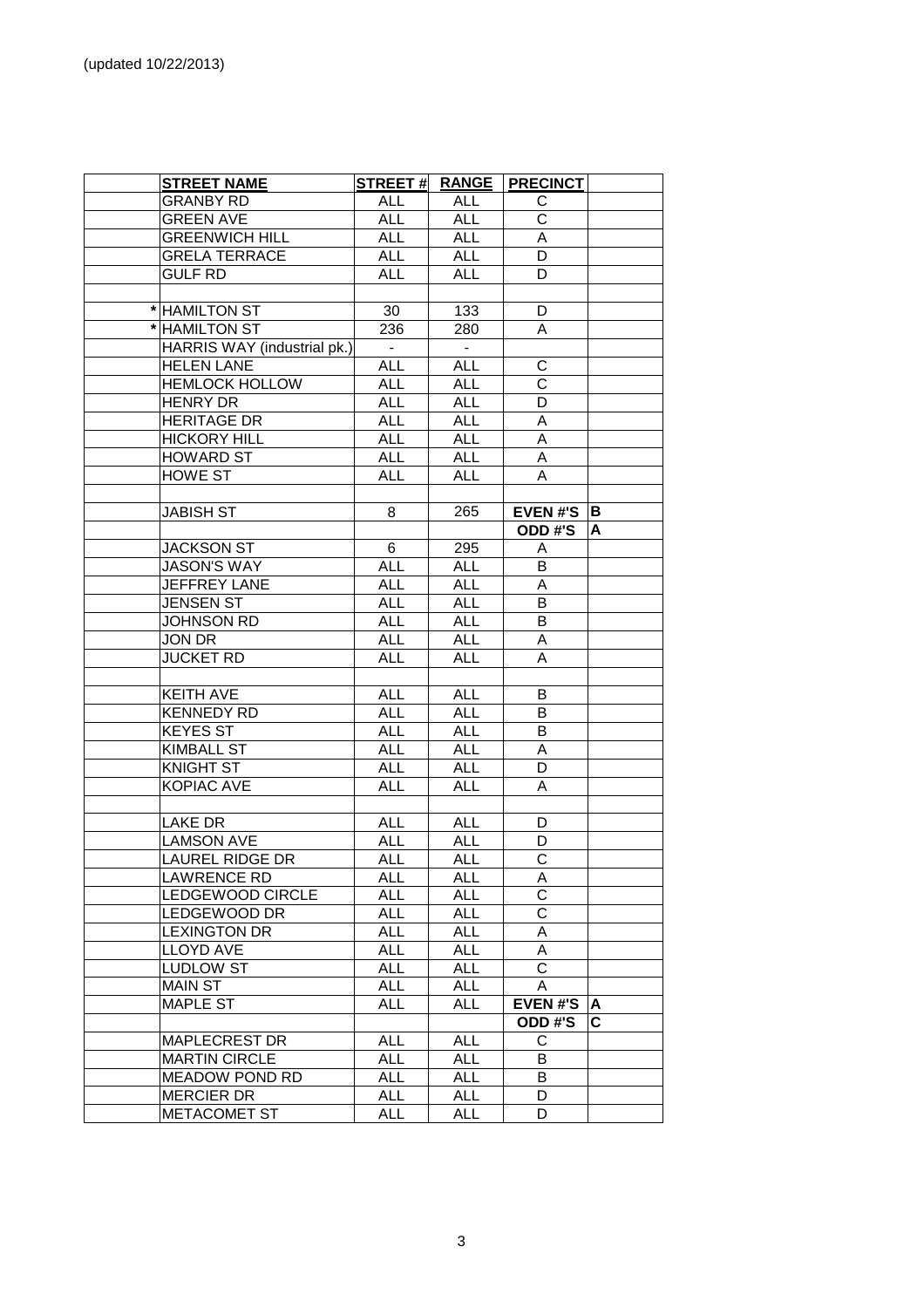| <b>STREET NAME</b>         | <b>STREET#</b> | <b>RANGE</b>      | <b>PRECINCT</b>         |  |
|----------------------------|----------------|-------------------|-------------------------|--|
| <b>METACOMET CIR</b>       | <b>ALL</b>     | <b>ALL</b>        | D                       |  |
| MICHAEL SEARS RD           | <b>ALL</b>     | <b>ALL</b>        | B                       |  |
| MILL VALLEY RD             | <b>ALL</b>     | <b>ALL</b>        | В                       |  |
| <b>MILLS RD</b>            | <b>ALL</b>     | <b>ALL</b>        | В                       |  |
| MOORE RD                   | <b>ALL</b>     | <b>ALL</b>        | B                       |  |
| <b>MOSS LANE</b>           | ALL            | <b>ALL</b>        | B                       |  |
| <b>MOUNTAIN VIEW DR</b>    | <b>ALL</b>     | <b>ALL</b>        | C                       |  |
| <b>MUNSELL ST</b>          | <b>ALL</b>     | <b>ALL</b>        | D                       |  |
|                            |                |                   |                         |  |
| NATHANIAL WAY              | ALL            | <b>ALL</b>        | B                       |  |
| <b>NEWTON ST</b>           | ALL            | <b>ALL</b>        | Α                       |  |
| NORTH ST                   | <b>ALL</b>     | <b>ALL</b>        | D                       |  |
| NORTH GULF RD              | <b>ALL</b>     | <b>ALL</b>        | D                       |  |
| NORTH LIBERTY ST           | 9              | 104               | C                       |  |
| NORTH LIBERTY ST           | 107            | 278               | <b>EVEN#'S C</b>        |  |
|                            |                |                   | ODD#'S B                |  |
| NORTH LIBERTY ST           | 334            | 612               | B                       |  |
| <b>NORTH MAIN ST</b>       | <b>ALL</b>     | <b>ALL</b>        | A                       |  |
| <b>NORTH WASHINGTON ST</b> | 4              | 288               | <b>EVEN#'S C</b>        |  |
|                            |                |                   | ODD#'S B                |  |
| NORTH WASHINGTON ST        | 305            | 636               | C.                      |  |
|                            |                |                   |                         |  |
| OAK RIDGE DR               | <b>ALL</b>     | <b>ALL</b>        | C                       |  |
| OAKWOOD DR                 | <b>ALL</b>     | <b>ALL</b>        | B                       |  |
| OASIS DR                   | <b>ALL</b>     | <b>ALL</b>        | D                       |  |
| OLD AMHERST RD             | <b>ALL</b>     | <b>ALL</b>        | D                       |  |
| OLD BAY RD                 | <b>ALL</b>     | <b>ALL</b>        | D                       |  |
| OLD ENFIELD RD             | <b>ALL</b>     | <b>ALL</b>        | A                       |  |
| <b>OLD FARM CIRCLE</b>     | <b>ALL</b>     | <b>ALL</b>        | D                       |  |
| OLD FARM RD                | <b>ALL</b>     | <b>ALL</b>        | D                       |  |
| OLD PELHAM RD              | <b>ALL</b>     | <b>ALL</b>        | D                       |  |
| <b>OLD SAWMILL RD</b>      | <b>ALL</b>     | <b>ALL</b>        | В                       |  |
| <b>OLIVER ST</b>           | <b>ALL</b>     | <b>ALL</b>        | D                       |  |
| ORCHARD RD                 | <b>ALL</b>     | <b>ALL</b>        | D                       |  |
| OVERLOOK DR                | <b>ALL</b>     |                   | C                       |  |
|                            |                | <b>ALL</b>        |                         |  |
| <b>PARK ST</b>             | <b>ALL</b>     |                   |                         |  |
| PEASE LANE                 | <b>ALL</b>     | ALL<br><b>ALL</b> | A<br>В                  |  |
| PELHAM RD                  | <b>ALL</b>     | <b>ALL</b>        |                         |  |
| PENDLETON RD               | ALL            | <b>ALL</b>        | A<br>C                  |  |
| PEPPER RIDGE RD            | ALL            | <b>ALL</b>        | $\mathsf C$             |  |
| PHEASANT RUN               | ALL            | <b>ALL</b>        | $\overline{\mathsf{C}}$ |  |
| PINE ST                    | <b>ALL</b>     | <b>ALL</b>        | B                       |  |
|                            |                | <b>ALL</b>        |                         |  |
| PINEBROOK DR               | <b>ALL</b>     |                   | D                       |  |
| PLAZA AVE                  | <b>ALL</b>     | <b>ALL</b>        | D                       |  |
| PONDVIEW CIRCLE            | <b>ALL</b>     | <b>ALL</b>        | A                       |  |
| POOLE RD                   | <b>ALL</b>     | <b>ALL</b>        | D                       |  |
| PRESCOTT HILL              | <b>ALL</b>     | <b>ALL</b>        | A                       |  |
| <b>PRIMROSE LANE</b>       |                |                   |                         |  |
|                            |                |                   |                         |  |
| RAILROAD ST                | <b>ALL</b>     | <b>ALL</b>        | В                       |  |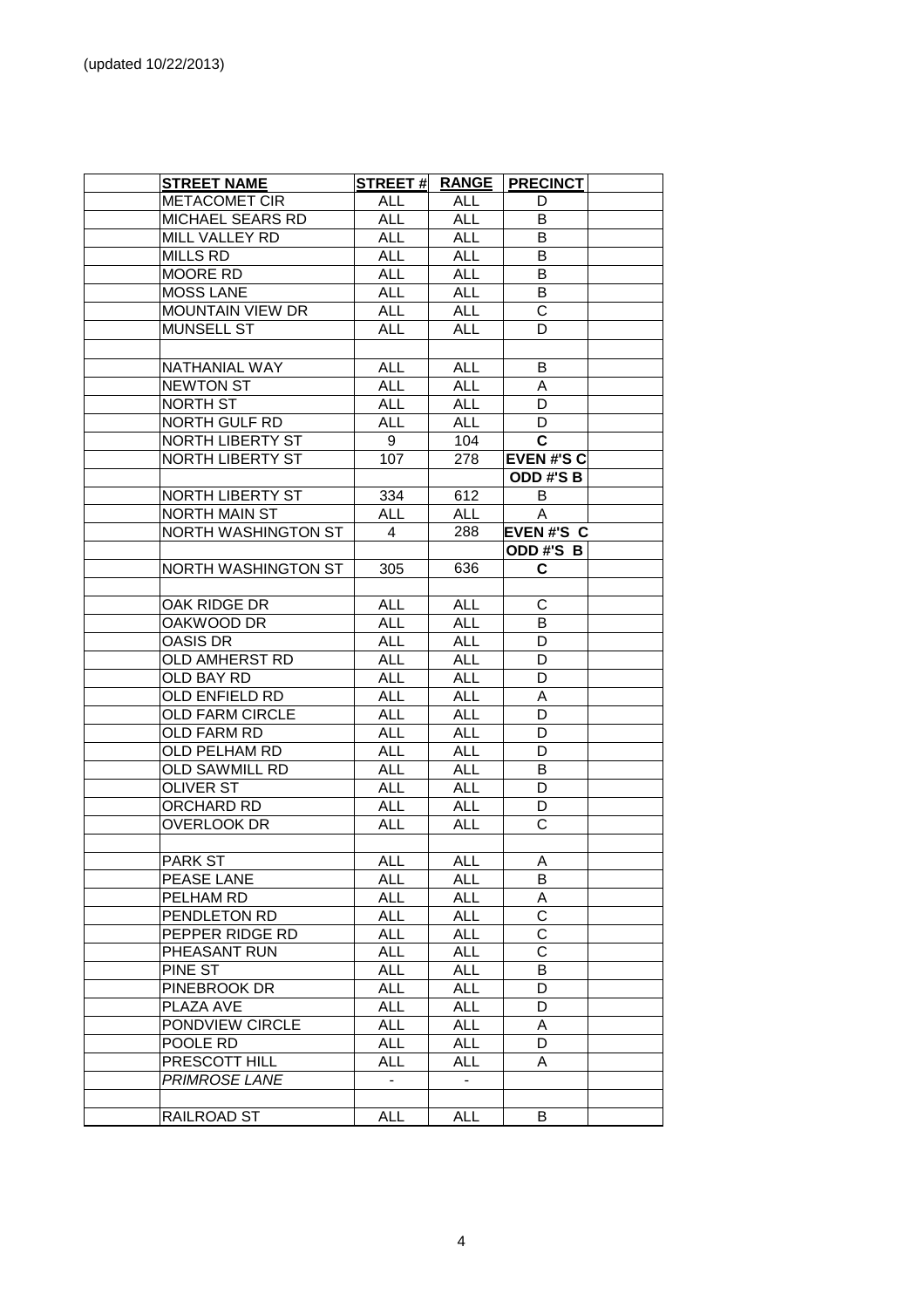| <b>STREET NAME</b>      |                 |            | STREET # RANGE PRECINCT |    |
|-------------------------|-----------------|------------|-------------------------|----|
|                         |                 |            |                         |    |
| RAINBOW DR              | <b>ALL</b>      | ALL        | B                       |    |
| RAYMOND DR              | <b>ALL</b>      | <b>ALL</b> | D<br>$\mathsf{C}$       |    |
| <b>RIMROCK DR</b>       | <b>ALL</b>      | <b>ALL</b> |                         |    |
| <b>RITA LANE</b>        | <b>ALL</b>      | <b>ALL</b> | D                       |    |
| RIVER ST                | <b>ALL</b>      | <b>ALL</b> | В                       |    |
| <b>ROBIN LANE</b>       | <b>ALL</b>      | <b>ALL</b> | В                       |    |
| <b>ROCKRIMMON ST</b>    | <b>ALL</b>      | <b>ALL</b> | $\mathbf C$             |    |
| <b>RURAL ST</b>         | <b>ALL</b>      | <b>ALL</b> | D                       |    |
| <b>SABIN ST</b>         | <b>ALL</b>      | <b>ALL</b> | В                       |    |
| <b>SARAH LANE</b>       | <b>ALL</b>      | <b>ALL</b> | D                       |    |
| SARGENT ST              | <b>ALL</b>      | <b>ALL</b> | A                       |    |
| <b>SEGUR LANE</b>       | <b>ALL</b>      | <b>ALL</b> | B                       |    |
| SHAW ST                 | <b>ALL</b>      | <b>ALL</b> | $\mathsf C$             |    |
| SHEA AVE                | <b>ALL</b>      | <b>ALL</b> | В                       |    |
| SHEFFIELD DR            | <b>ALL</b>      | <b>ALL</b> | Α                       |    |
| SHERWOOD DR             | <b>ALL</b>      | <b>ALL</b> | A                       |    |
| SOUTH ST                | <b>ALL</b>      | <b>ALL</b> | B                       |    |
| SOUTH GULF RD           | <b>ALL</b>      | <b>ALL</b> | D                       |    |
| SOUTH LIBERTY ST        | <b>ALL</b>      | <b>ALL</b> | B                       |    |
| SOUTH MAIN ST           | 10 <sup>°</sup> | 95         | EVEN#'S $ C $           |    |
|                         |                 |            | ODD#'S                  | в  |
| SOUTH WASHINGTON ST     | <b>ALL</b>      | <b>ALL</b> | B                       |    |
| SPRINGFIELD RD          | <b>ALL</b>      | <b>ALL</b> | $\mathsf{C}$            |    |
| SPRING HILL RD          | <b>ALL</b>      | <b>ALL</b> | A                       |    |
| <b>STADLER ST</b>       | <b>ALL</b>      | <b>ALL</b> | $\mathsf{C}$            |    |
| STATE ST                | 40              | 40         | A                       |    |
| <b>STATE ST</b>         | 45              | 333        | <b>EVEN#'S A</b>        |    |
|                         |                 |            | ODD#'S C                |    |
| <b>STATE ST</b>         | 340             | 620        | <b>EVEN#'S D</b>        |    |
|                         |                 |            | ODD#'S C                |    |
| STEBBINS ST             | <b>ALL</b>      | <b>ALL</b> | D                       |    |
| <b>SUMMIT ST</b>        | <b>ALL</b>      | <b>ALL</b> | $\mathsf{C}$            |    |
| <b>SUNNY CREST LANE</b> | $\sim$          | $\sim$ $-$ |                         |    |
| <b>SYLVAN CIRCLE</b>    | <b>ALL</b>      | <b>ALL</b> | B                       |    |
|                         |                 |            |                         |    |
| <b>TERRY LANE</b>       | <b>ALL</b>      | <b>ALL</b> | C                       |    |
| <b>TOWN BEACH RD</b>    | ALL             | ALL        | D                       |    |
| <b>TRILLIUM WAY</b>     | <b>ALL</b>      | <b>ALL</b> | D                       |    |
| <b>TUCKER LANE</b>      | <b>ALL</b>      | <b>ALL</b> | A                       |    |
| <b>TURKEY HILL RD</b>   | <b>ALL</b>      | <b>ALL</b> | C                       |    |
| TWO PONDS RD            | <b>ALL</b>      | ALL        | D                       |    |
|                         |                 |            |                         |    |
| UNDERWOOD ST            | 24              | 100        | <b>EVEN#'S</b>          | A  |
|                         |                 |            | ODD#'S                  | D. |
|                         |                 |            |                         |    |
| WARE RD                 | 29              | 392        | <b>EVEN#'S</b>          | В  |
|                         |                 |            | ODD#'S                  | A  |
| <b>WARNER ST</b>        | <b>ALL</b>      | <b>ALL</b> | A                       |    |
| <b>WARREN WRIGHT ST</b> | <b>ALL</b>      | <b>ALL</b> | D                       |    |
| <b>WATERFORD DR</b>     | <b>ALL</b>      | <b>ALL</b> | A                       |    |
| <b>WEST ST</b>          | <b>ALL</b>      | <b>ALL</b> | B                       |    |